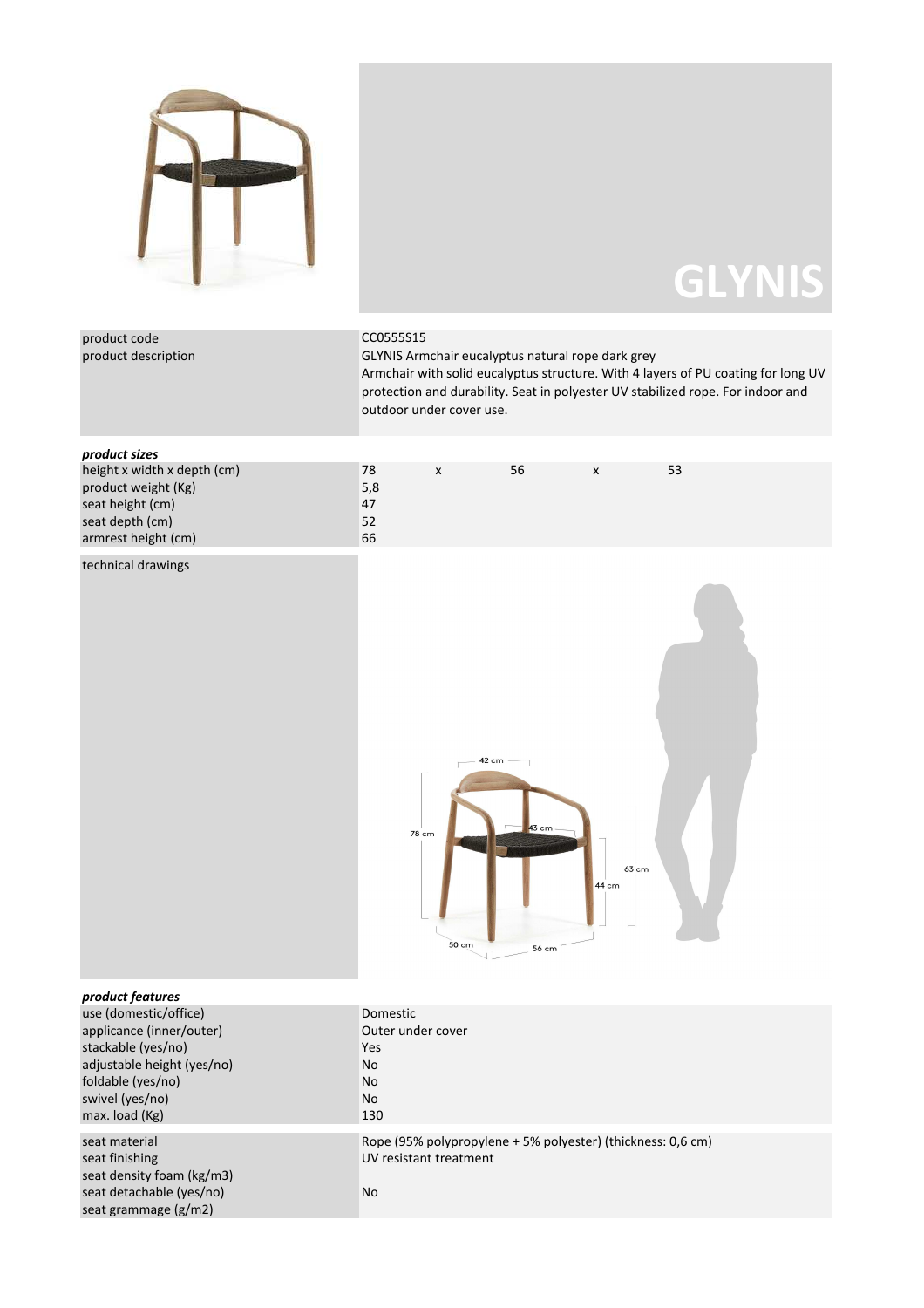| backrest material<br>backrest finishing<br>backrest density foam (kg/m3)<br>backrest detachable (yes/no)<br>backrest grammage (g/m2)                    | Eucalyptus wood (Eucalyptus Grandis)<br>Brushed with grey washed. PU lacquered finishing (4 layers to make it UV resistant<br>No                                                                     |
|---------------------------------------------------------------------------------------------------------------------------------------------------------|------------------------------------------------------------------------------------------------------------------------------------------------------------------------------------------------------|
| legs material<br>legs finishing<br>feet protection (yes/no)<br>adjustable feet (yes/no)                                                                 | Eucalyptus wood (Eucalyptus Grandis)<br>Brushed with grey washed. PU lacquered finishing (4 layers to make it UV resistant<br>Yes<br>No                                                              |
| armrest (yes/no)<br>armrest material<br>armrest finishing<br>armrest density foam (kg/m3)<br>armrest detachable (yes/no)<br>armrest grammage (g/m2)     | Yes<br>Eucalyptus wood (Eucalyptus Grandis)<br>Brushed with grey washed. PU lacquered finishing (4 layers to make it UV resistant<br>No                                                              |
| <b>RAL Specifications</b><br>castors information<br>footrest included<br>size and shape variation (yes/no)<br>color variation (yes/no)<br>other details | No<br>No<br>No                                                                                                                                                                                       |
| general warnings                                                                                                                                        | Do not use abrasive products like acetones, bleaches, solvents, etc. To extend the<br>durability of wooden outdoor furniture please follow the instructions below:                                   |
| specific use and care instructions                                                                                                                      | Clean with a mild soapy solution and dry immediately. We strongly recommend<br>varnishing/re-staining the wood regularly (once a year) to prevent dryness,<br>cracks and moisture absorption.        |
| specific use and care instructions for outdoor<br>funiture                                                                                              | _SPECIFIC_USE_CARE_OUTDOOR_                                                                                                                                                                          |
| years of guarantee<br>made according to                                                                                                                 | Manufactured according to EN-581:2017 for household use seats.                                                                                                                                       |
| good to know                                                                                                                                            | Wood origin country: Uruguay. Rope characteristics: Wear and tear resistant.<br>Water resistant. Wood can be treated with oil, wax, lacquer or glazing paint for<br>higher resistance and easy care. |
| assembly<br>assembly required (yes/no)<br>difficulty of assembly (hard/medium/easy)<br>assembly time (min)<br>people required<br>assembly suggestions   | No                                                                                                                                                                                                   |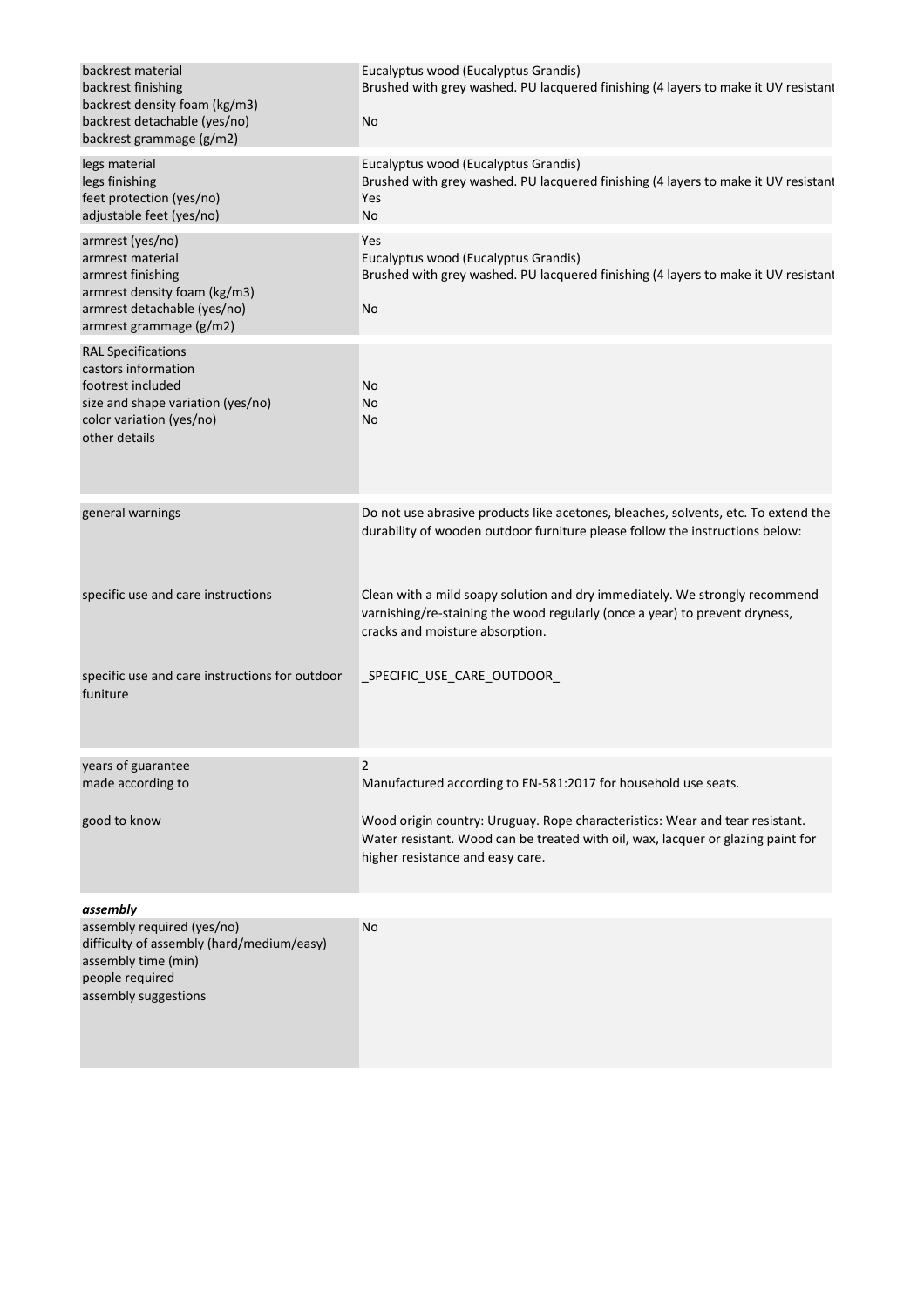| assembly instructions                                                         |                                                   |                    |      |                |     |  |  |
|-------------------------------------------------------------------------------|---------------------------------------------------|--------------------|------|----------------|-----|--|--|
| packaging                                                                     |                                                   |                    |      |                |     |  |  |
| units per lot<br>cbm (m3) / gross weight (Kg)<br>nº of boxes                  | $\sqrt{4}$<br>0,116<br>$\mathbf 1$                | $\sqrt{ }$         | 6,75 |                |     |  |  |
| box 1                                                                         | $\mathbf{1}$                                      |                    |      |                |     |  |  |
| description                                                                   | GLYNIS Armchair eucalyptus natural rope dark grey |                    |      |                |     |  |  |
| description box                                                               | <b>FULL ITEM</b>                                  |                    |      |                |     |  |  |
| height x width x depth (cm)                                                   | 100                                               | $\pmb{\mathsf{x}}$ | 76   | $\pmb{\chi}$   | 61  |  |  |
| cbm (m3) / gross weight (Kg) / net weight (Kg)                                | 0,116                                             | $\prime$           | 6,75 | $\sqrt{2}$     | 5,8 |  |  |
| box 2<br>description<br>description box                                       |                                                   |                    |      |                |     |  |  |
| height x width x depth (cm)<br>cbm (m3) / gross weight (Kg) / net weight (Kg) |                                                   | X                  |      | $\pmb{\times}$ |     |  |  |